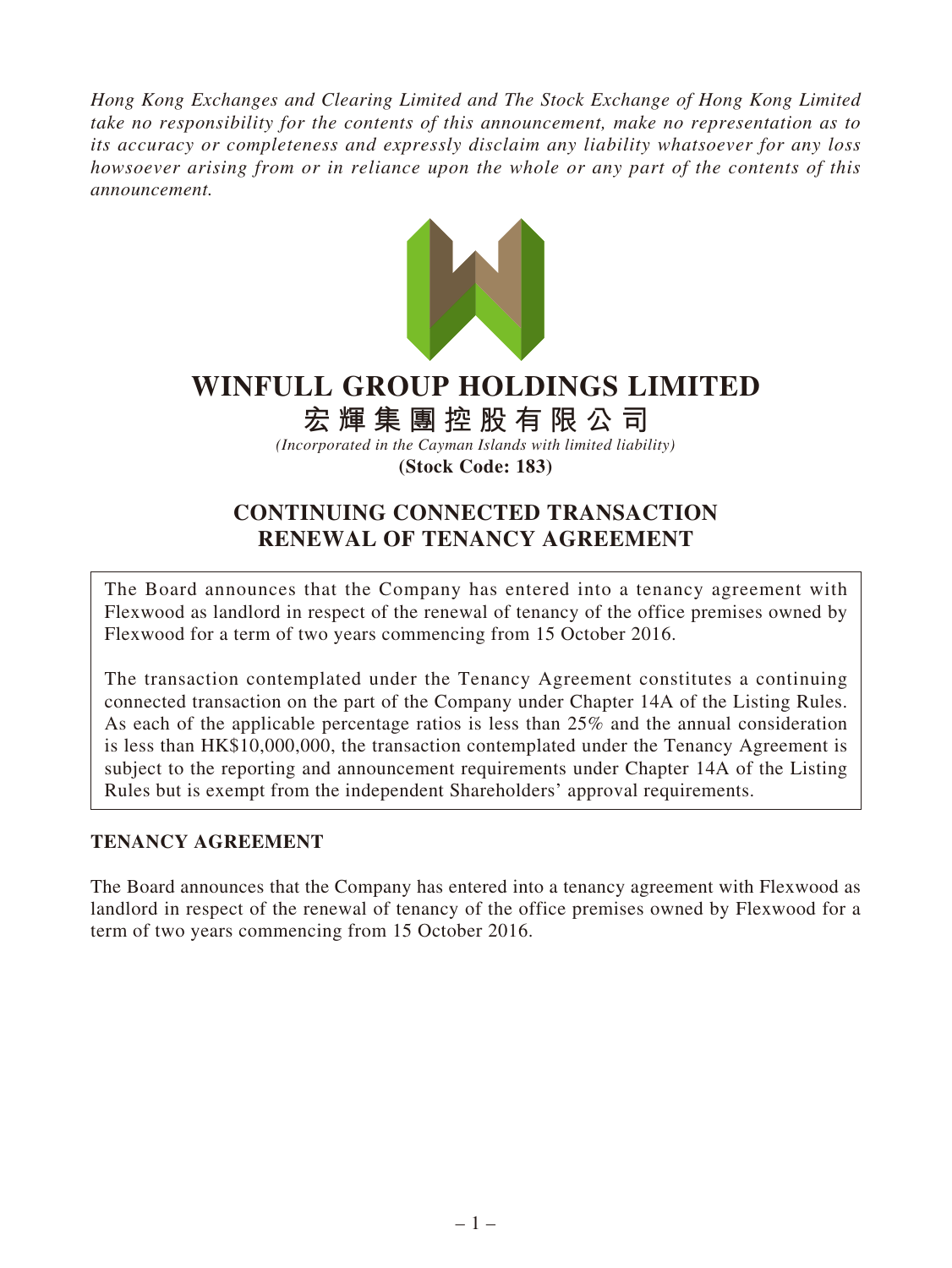The particulars of the Tenancy Agreement are set out below:

## **Date of Tenancy Agreement**

30 September 2016

## **Parties**

- (i) the Company as tenant; and
- (ii) Flexwood as landlord

Flexwood is a property holding company and is wholly and beneficially owned by Mr. Pong, who is an executive Director and a controlling Shareholder. Flexwood is an associate of Mr. Pong and is accordingly a connected person to the Company as defined under the Listing Rules.

#### **Premises**

Unit A on the 6th Floor, 9 Queen's Road Central, Hong Kong

#### **Gross Floor Area**

2,142 sq. ft.

## **Term**

Two (2) years commencing from 15 October 2016

#### **Rent and Annual Cap**

The monthly rent shall be HK\$140,000. Based on the monthly rental payment under the Tenancy Agreement, the maximum aggregate annual cap for the transaction contemplated under the Tenancy Agreement for each of the two coming years of the terms of the Tenancy Agreement will be HK\$1,680,000.

The monthly rent is determined after arm's length negotiations with reference to the monthly rental of other similar premises in the Hong Kong market and the professional valuation report issued by Ascent Partners Valuation Service Limited dated 29 September 2016.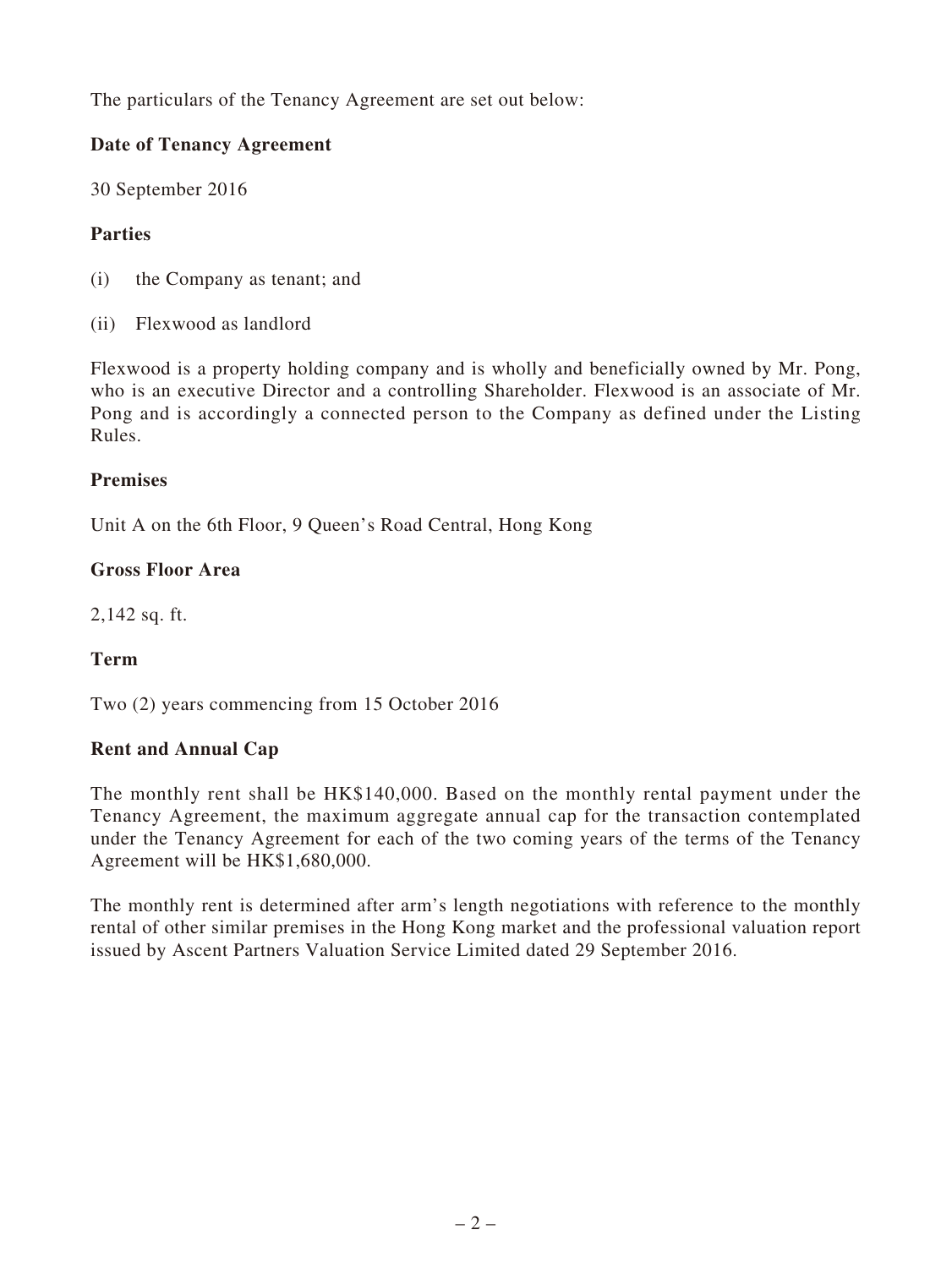#### **REASONS FOR THE TRANSACTION**

The Group is principally engaged in property investment and trading, property development and provision of renovation services.

The Company has been renting the Office Premises since 15 October 2009, the details were disclosed in the announcements of the Company dated 14 October 2010, 28 September 2012 and 23 September 2014, respectively.

The Directors consider that it is in the commercial interests of the Company if the Company continues to rent the Office Premises as its office as it is not easy to identify other appropriate premises and the Company will bear unnecessary relocation costs and expenses if the Company has to move to other premises.

The terms of the Tenancy Agreement were arrived at after arm's length negotiations between the Company and Flexwood with reference to the market terms of similar office properties in Hong Kong and the professional valuation report issued by Ascent Partners Valuation Service Limited dated 29 September 2016.

The Directors, including the independent non-executive Directors, consider that the transaction contemplated under the Tenancy Agreement is in the ordinary and usual course of business of the Company and the terms of the Tenancy Agreement are based on normal commercial terms and are fair and reasonable and in the interests of the Company and the Shareholders as a whole.

Mr. Pong, being an executive Director who has a material interest in the transaction contemplated under the Tenancy Agreement, has abstained from voting on the relevant board resolutions approving the same.

#### **LISTING RULES IMPLICATIONS**

Flexwood is a property holding company wholly and beneficially owned by Mr. Pong, who is an executive Director and a controlling Shareholder. Mr. Pong, together with corporations controlled by him, also holds an aggregate of 1,004,122,000 Shares (representing approximately 31.99% of the issued share capital of the Company) of which 936,794,000 Shares are beneficially owned by Virtue Partner Group Limited, a company wholly owned by Mr. Pong and 67,328,000 Shares are personally owned by Mr. Pong, of which 60,000,000 Shares represent the share options granted to him by the Company. Accordingly, Flexwood is a connected person to the Company as defined under the Listing Rules.

The transaction contemplated under the Tenancy Agreement constitute a continuing connected transaction on the part of the Company under Chapter 14A of the Listing Rules. As each of the applicable percentage ratios is less than 25% and the annual consideration is less than HK\$10,000,000, the transaction contemplated under the Tenancy Agreement is subject to the reporting and announcement requirements under Chapter 14A of the Listing Rules but is exempt from the independent Shareholders' approval requirements.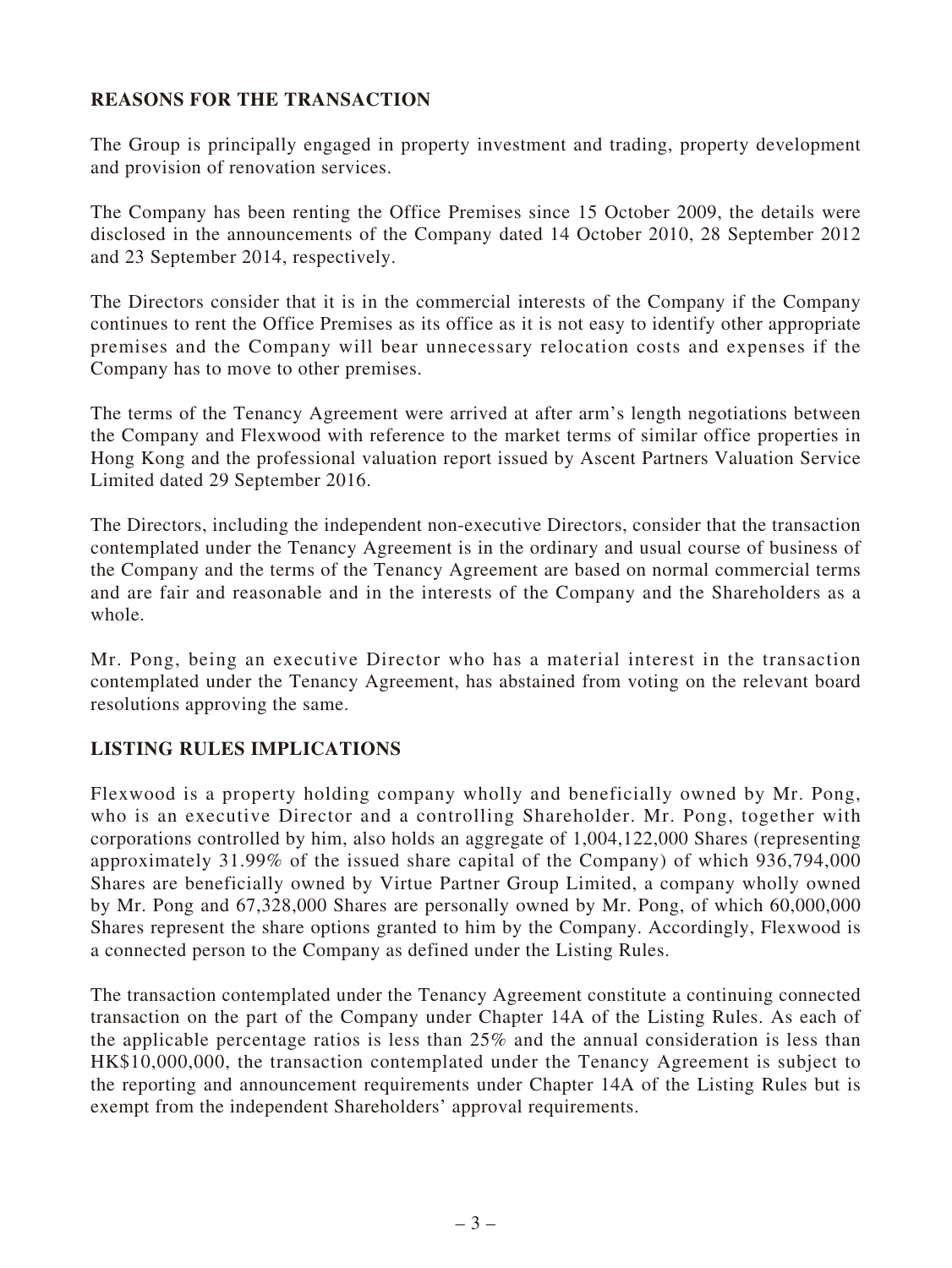## **DEFINITIONS**

In this announcement, the following expressions have the meanings set out below unless the context requires otherwise.

| "associate"           | has the meanings as defined in the Listing Rules                                                                                                                                            |
|-----------------------|---------------------------------------------------------------------------------------------------------------------------------------------------------------------------------------------|
| "Board"               | the board of Directors                                                                                                                                                                      |
| "Company"             | Winfull Group Holdings Limited, a company<br>incorporated in the Cayman Islands with limited<br>liability, the issued Shares of which are listed on the<br>Main Board of the Stock Exchange |
| "connected person(s)" | has the meaning ascribed to this term under the Listing<br>Rules                                                                                                                            |
| "Directors"           | directors of the Company                                                                                                                                                                    |
| "Flexwood"            | Flexwood Limited, a company incorporated in British<br>Virgin Islands and is wholly and beneficially owned by<br>Mr. Pong                                                                   |
| "Group"               | the Company and its subsidiaries                                                                                                                                                            |
| "HK\$"                | Hong Kong dollars, the lawful currency of Hong Kong                                                                                                                                         |
| "Hong Kong"           | the Hong Kong Special Administrative Region of the<br>People's Republic of China                                                                                                            |
| "Listing Rules"       | the Rules Governing the Listing of Securities on the<br><b>Stock Exchange</b>                                                                                                               |
| "Mr. Pong"            | Mr. Pong Wilson Wai San, an executive Director and a<br>controlling Shareholder                                                                                                             |
| "Office Premises"     | the premises located at Unit A on the 6th Floor, 9<br>Queen's Road Central, Hong Kong                                                                                                       |
| "Share $(s)$ "        | share(s) of $HK$0.01$ each in the share capital of the<br>Company                                                                                                                           |
| "Shareholder(s)"      | $holder(s)$ of the issued Share $(s)$                                                                                                                                                       |
| "Stock Exchange"      | The Stock Exchange of Hong Kong Limited                                                                                                                                                     |
| "sq. ft."             | Square feet                                                                                                                                                                                 |